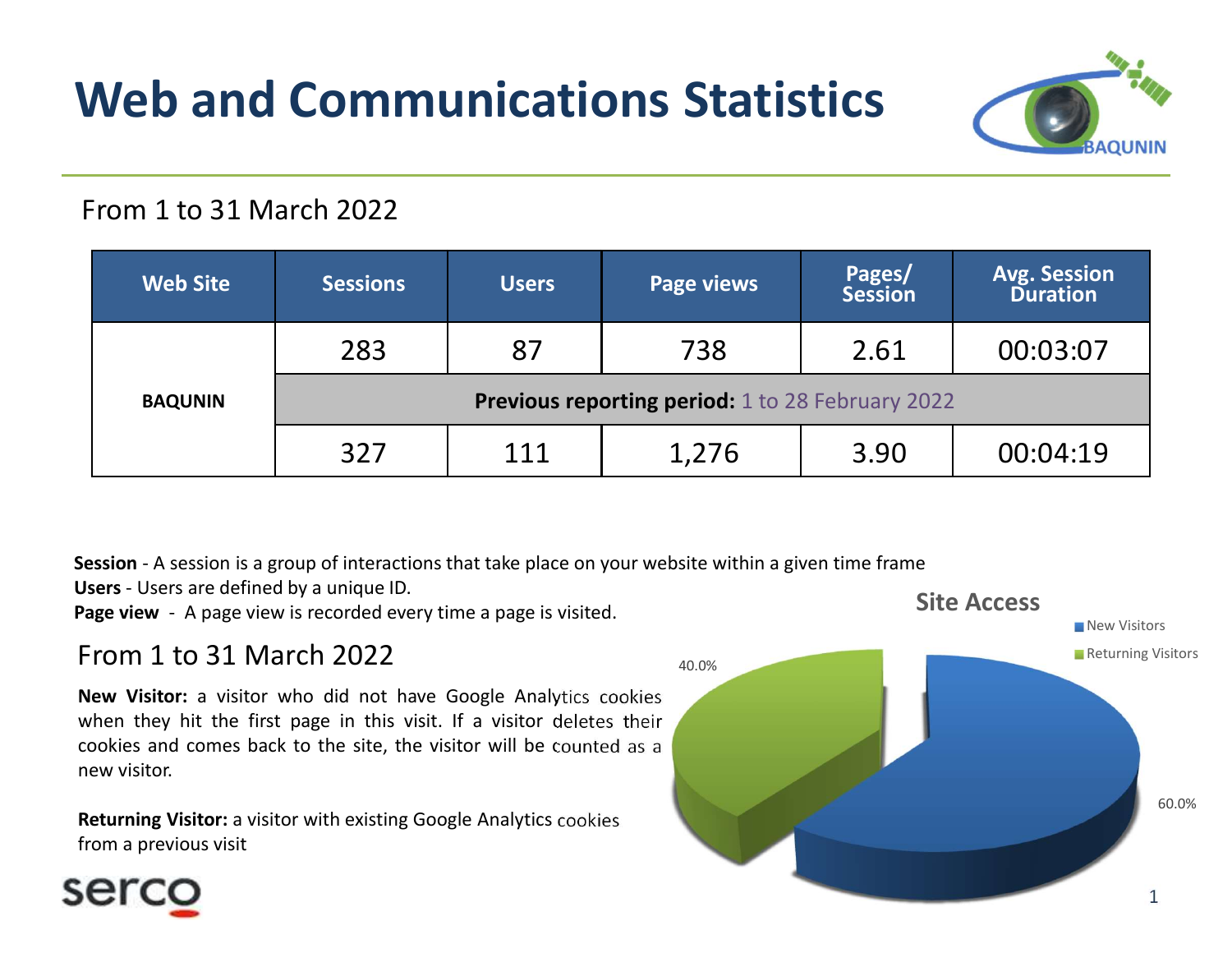# Web and Communications Statistics



#### From 1 to 31 March 2022





browser.